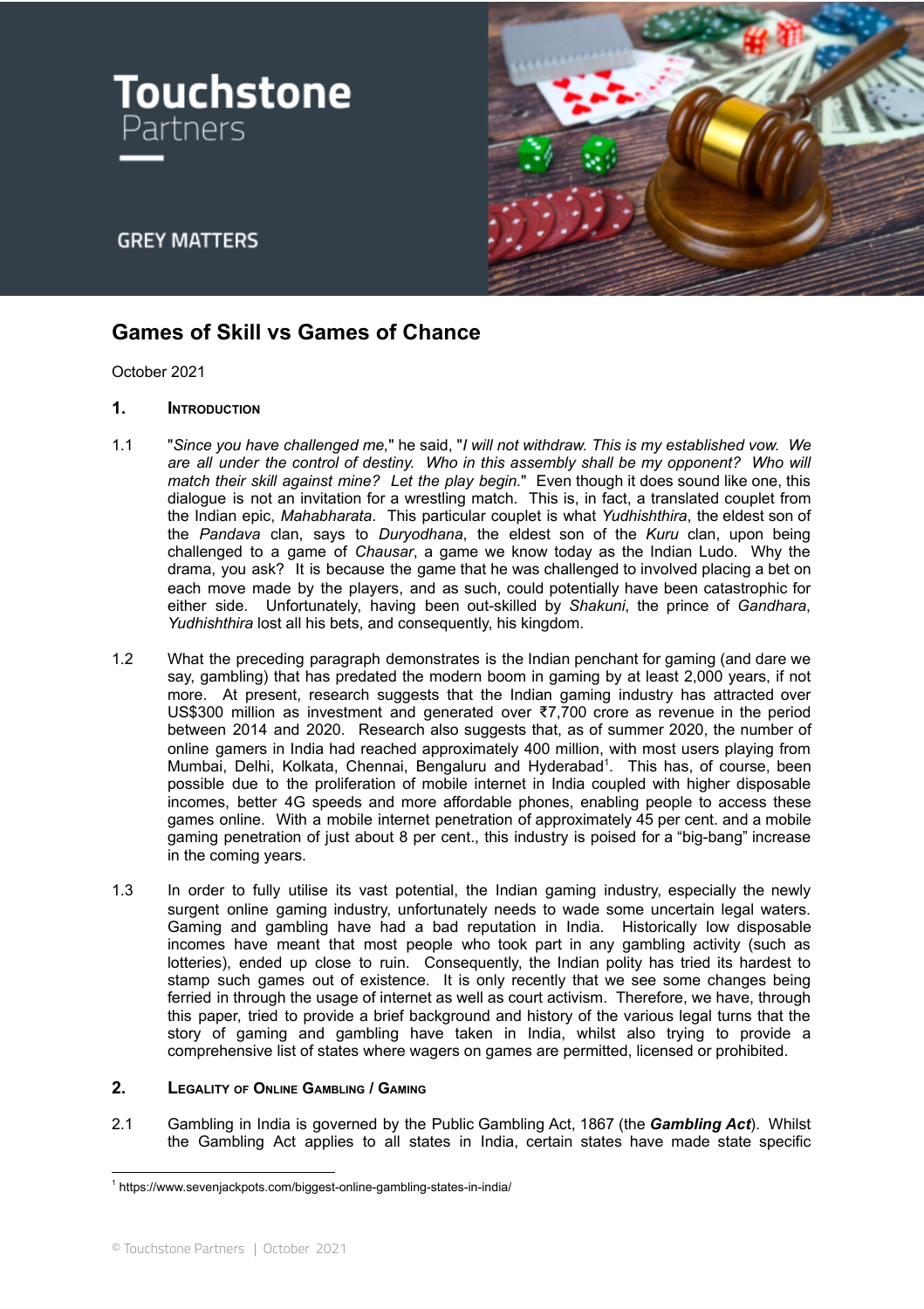amendments to the Gambling Act that also governs gambling in those states (such legislation, the *Gambling Legislation*).

- 2.2 Gambling, under most of the Gambling Legislations, is defined as the act of wagering or betting for money. Consequently, only games that involve the placing of a wager or bet are subject to the Gambling Legislation. Most of the new-age online games that have recently sprung up involve some amount of betting or wagering. Accordingly, it is important that such games understand the legal contours of the gaming industry in India.
- 2.3 The Gambling Act seeks "to provide for the punishment of public gambling and the keeping of common gaming houses". A common gaming house is defined under the Gambling Act as:

"*any house, walled enclosure, room or place in which cards, dice, tables or other instruments of gaming are kept or used for the profit or gain of the person owning, occupying, using or keeping such house, enclosure, room or place, whether by way of charge for the use of the instruments of gaming, or of the house, enclosure, room or place or otherwise howsoever.*"

- 2.4 As is evident from the above, the Gambling Act has been drafted specifically with physical enclosures in mind and has not been amended to classify the internet, the telephone or a mobile phone as a "common gaming house". The internet does not lend itself easily to the definition of a common gaming house under the Gambling Act as the definition contemplates an enclosure with physical boundaries. Even if it was, it is unclear whether computers or an online portal can be considered as "instruments of gaming".
- 2.5 Whilst the Supreme Court of India and the High Court of Delhi have considered whether online Rummy and Poker, respectively, fall within the purview of the Gambling Act, a final determination on this issue has not been reached. The Supreme Court of India considered this question in the case of *Mahalakshmi Cultural Association v. The Director, Inspector General of Police and Ors.* 2 (the *Mahalakshmi Case*), while determining whether Rummy was to be included as a game of skill or a game of chance within the ambit of the Gambling Act. However, since the Tamil Nadu government stated that they had not decided if the state specific Gambling Act would apply to online games, the Supreme Court did not proceed with its determination of that question.
- 2.6 Similarly, the Delhi High Court considered this question in 2015 when Gaussian Networks Private Limited<sup>3</sup> made a reference to seek the court's opinion with respect to various issues pertaining to online gaming portals with one question being the applicability of the Gambling Act to online games. However, the reference was withdrawn before the court could provide its determination and accordingly, the question remained unresolved.
- 2.7 There appears to be no definitive judicial determination in India of whether online gaming portals are deemed to be included within the ambit of a "common gaming house" under the Gambling Act. The Gambling Act or the Gambling Legislation will need to be amended to specifically include online gaming portals. Certain states, such as Sikkim, Nagaland, Meghalaya (which regulate online games by providing licenses), and Andhra Pradesh, Karnataka and Telangana (which ban online games to varying degrees) have, in fact, amended Gambling Legislations within their jurisdictions to specifically include online portals (with some states such as Kerala being instructed by their respective High Courts to decide the fate of online gaming portals).

#### **3. CATEGORY 1: GAMES OF SKILL VERSUS GAMES OF CHANCE**

3.1 As discussed above, whilst as drafted, most Gambling Legislations do not appear to include online gaming portals within the ambit of "common gaming houses", it is possible that more states (in addition to the states specified in paragraph 2.7) adopt the approach of amending the language to include online portals or a future Supreme Court interprets such term to include online portals. In either case, assuming that online gaming portals are included within

<sup>&</sup>lt;sup>2</sup> Special Leave to Appeal (C) No(s).15371/2012 (Arising out of impugned final judgment and order dated 22/03/2012 in WA No.

<sup>2287/2011</sup> passed by the High Court of Madras).<br><sup>3</sup> Ga*ussian Networks Private Limited v. Monica Lakhanpal and State of NCT*, Suit No. 32/2012, Delhi District Court.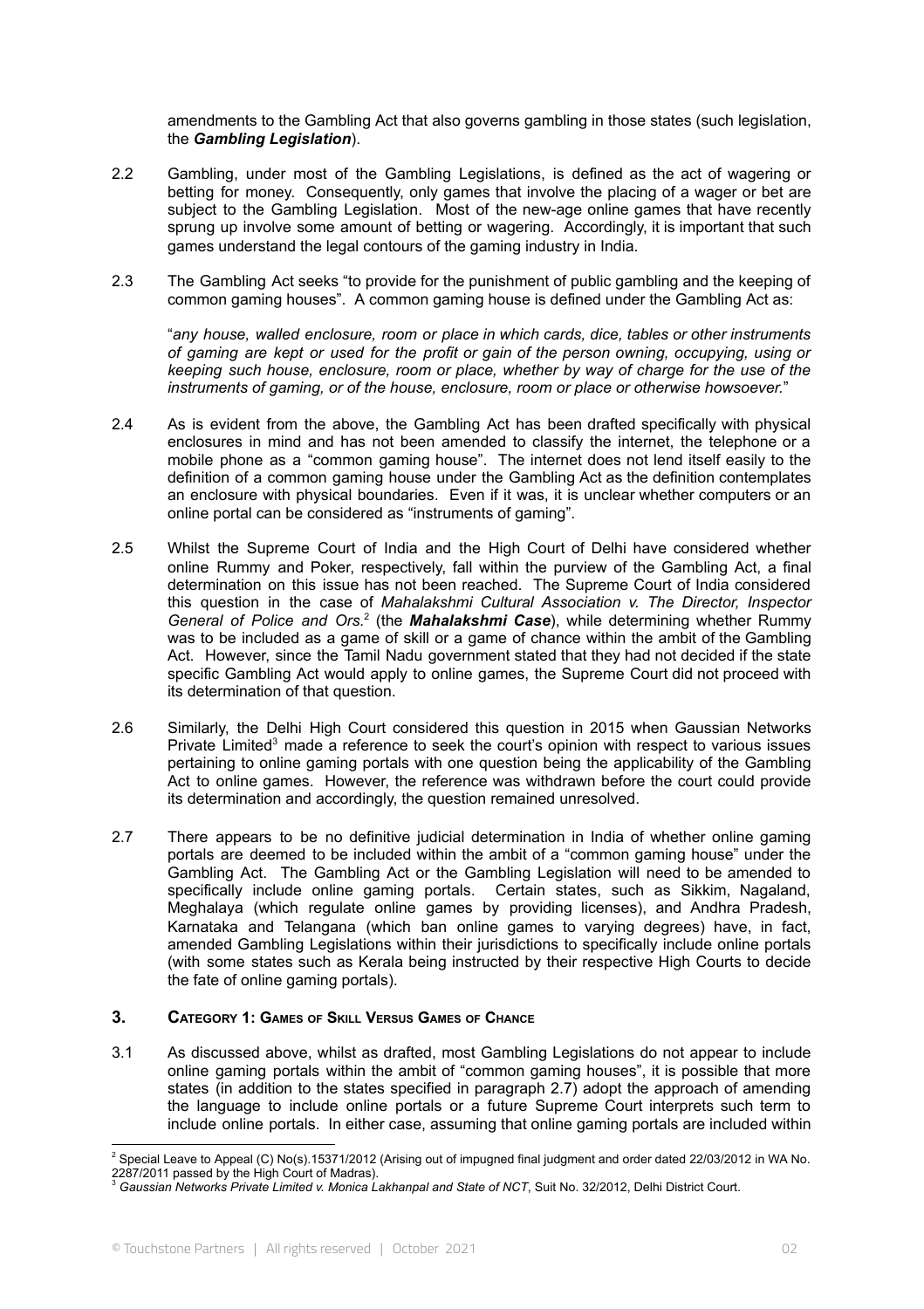the ambit of "common gaming houses" and thus subject to the Gambling Act, the next relevant question will be to assess whether the new-ages online games are games of "mere skill" or chance.

- 3.2 The Gambling Act generally prohibits all gaming activities that are not classified as "games of skill". Section 12 of the Gambling Act excludes the applicability of the prohibitions in the Gambling Act to any "game of mere skill" and this exemption has been adopted by states such as Delhi<sup>4</sup> and Maharashtra<sup>5</sup>. Certain states, such as West Bengal specifically exclude games such as Rummy and Poker from the applicability of the specific Gambling Legislation<sup>6</sup>, whilst certain other states such as Sikkim and Nagaland permit the playing of Rummy and Poker upon obtaining requisite licences.
- 3.3 However, it is important to note that certain states, such as Andhra Pradesh<sup>7</sup>, Assam<sup>8</sup>, Odisha<sup>9</sup> and Telangana<sup>10</sup> have repealed the exclusion for "games of skill" and accordingly, wagering on a game, even if considered as a "game of skill", will, in theory, not be permitted in such states.
- 3.4 In *K. R. Lakshmanan v. State of Tamil Nadu* 11 (the *Lakshmanan Case*), the Supreme Court interpreted "a game of mere skill" to mean "mainly and preponderantly a game of skill". The court also held that since gaming is the act or practice of gambling on a game of chance, it would mean wagering or betting on games of chance, as opposed to games of skill. The court concluded that competitions where success depends on a substantial degree of skill are not equivalent to gambling. This case concerned horse racing and the court held that horse racing was a game of skill.
- 3.5 Based on the reasoning provided by the Supreme Court in the Lakshmanan Case, certain states' High Courts, such as those of Karnataka and Kolkata have held Poker to be a game of skill. However, a recent judgment of the High Court of Gujarat in *Dominance Games Private Limited v. the State of Gujarat and Others* <sup>12</sup> (the *Dominance Case*) stated that Poker is to be considered a game of chance in the state of Gujarat. Thus, the position on whether Poker (and accordingly, any such game) is a game of skill or a game of chance is still a grey area and the answer depends on the state in which such game is played.

#### **4. CATEGORY 2: GAMES OF SKILL WITH STAKES**

4.1 Whilst most states generally exempt games of skill from the ambit of Gambling Legislation, in some states even a game of skill may be considered illegal if a stake or bet forms part of such game. For example, the Kerala state government amended Kerala's Gambling Legislation, through an executive notification,<sup>13</sup> to prohibit online Rummy when played for stakes or bets. The state of Tamil Nadu recently brought in an ordinance amending Tamil Nadu's Gambling Legislation<sup>14</sup> to prohibit online games (even if they be games of skill) when played for stakes or bets and the state of Arunachal Pradesh, whilst permitting games of mere skill, does not permit the playing of such games for money<sup>15</sup>. The Kerala High Court,<sup>16</sup> quashed Kerala government's notification banning online rummy (when played for stakes). The court also opined that stakes cannot be the criterion for assessing whether a game is one of skill or chance. In addition, the ordinance amending Tamil Nadu's Gambling Legislation was

Section 13, Delhi Public Gambling Act, 1955.

<sup>5</sup> Section 13, Bombay Prevention of Gambling Act, 1887.

<sup>6</sup> Section 2(1)(b), The West Bengal Gambling and Prize Competitions Act, 1957.

<sup>7</sup> The Andhra Pradesh Gaming (Amendment) Ordinance, 2020 on 23 September 2020.

<sup>&</sup>lt;sup>8</sup> The Assam Game and Betting Act, 1970.

<sup>&</sup>lt;sup>9</sup> Section 2(b), The Orissa (Prevention of) Gambling Act, 1955.

<sup>10</sup> Telangana Gaming (Amendment) Act, 2017.

 $11$  AIR 1996 SC 1153.

<sup>12</sup> (2018)1GLR801.

<sup>13</sup> Notification number G.O.(P) No. 26/2021/HOME dated 23 February 2021.

<sup>14</sup> Tamil Nadu Gaming and Police Laws (Amendment) Ordinance 2020 on 20 November 2020 (Tamil Nadu Ordinance Number 11 of 2020).

Section 13, The Arunachal Pradesh Public Gambling (Prohibition) Act, 2012.

<sup>16</sup> *Head Digital Works Private Limited and others* v. *State of Kerala and others*, writ petitions (C) number 7785, 7851, 7853 and 8440 of 2021, decided on 27 September 2021.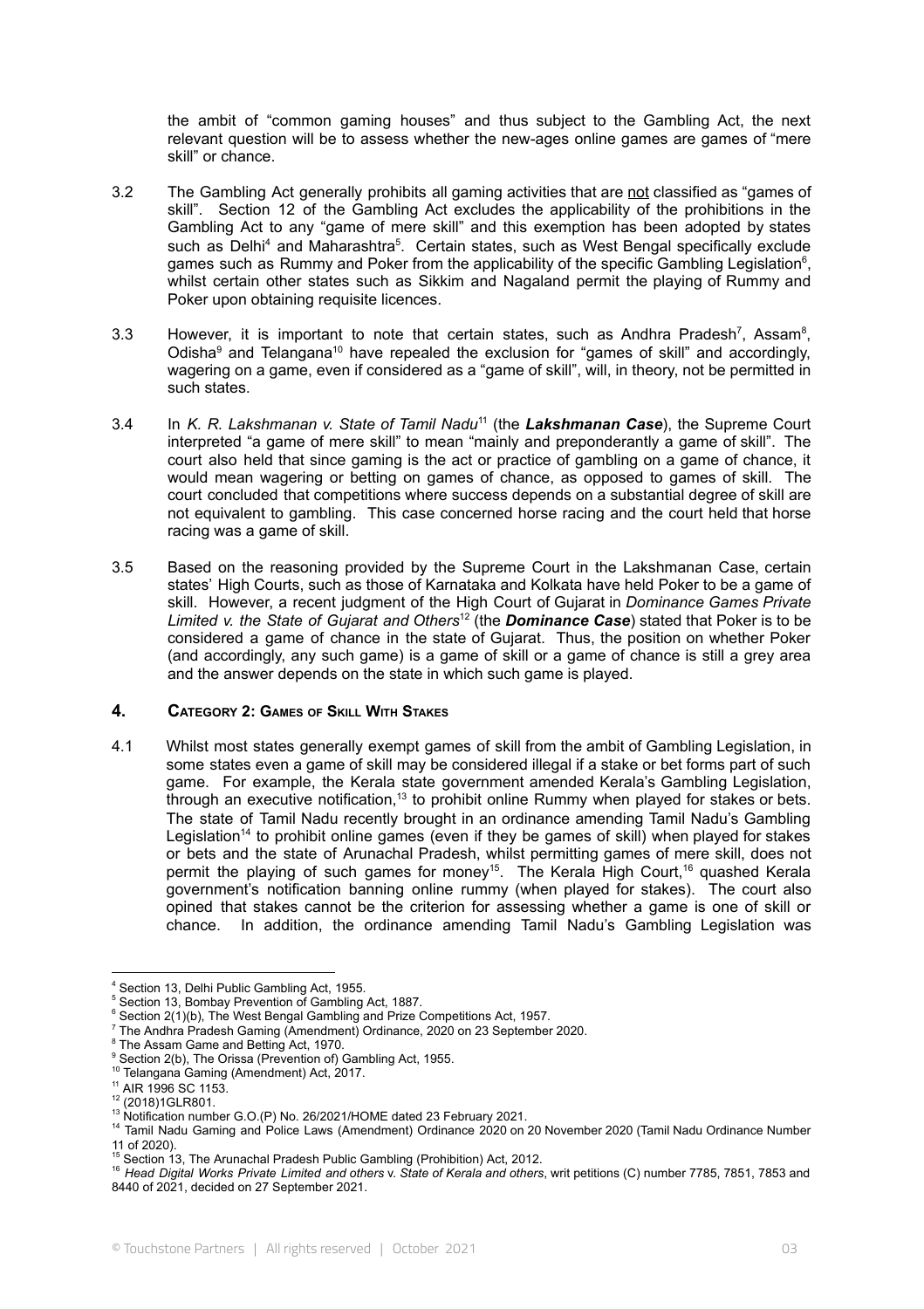challenged in Tamil Nadu's High Court which eventually, and dare we say thankfully, struck such ordinance down<sup>17</sup>.

- 4.2 The High Court of Gujarat on the other hand specified in the Dominance Case that if a stake is an inseparable part of a game, then the existence of the stake militates against the game being considered to be a game of skill. Accordingly, the fact of the existence of a stake will need to be considered. The Dominance Case is subject to an appeal before a division bench of the High Court of Gujarat.
- 4.3 Even though the Supreme Court had the opportunity to consider the above situation in the Mahalakshmi Case, given that they could not proceed on the matters relating to the Gambling Legislation, the court could not reach a final determination. Accordingly, the position on whether a game of skill continues to enjoy an exemption where it is combined with a stake or bet remains a grey area with the answer dependant on the state in which such game is played.

#### **5. CATEGORY 3: LICENSING OF ONLINE GAMES**

5.1 States such as Sikkim<sup>18</sup>, Nagaland<sup>19</sup> and Meghalaya<sup>20</sup> have chosen to regulate gambling and forms of online gaming instead of outlawing them. These states provide a licence regime where portals are permitted to provide access to their games within the jurisdiction of these states if they have obtained a licence to provide such access. The licence could, in some instances such as in the state of Sikkim, include even casino games like roulette and blackjack played on the intranet, or include games of skill in the state of Nagaland.

#### **6. CONCLUSION**

- 6.1 In order to determine the legality of any game, especially when played for real money, a determination of whether such game will contravene any applicable Gambling Legislations will need to be made. Given that most online games are played with real money, it is important to determine whether the Game is a game of skill or game of chance (since games of chance when played for real money are prohibited across the country). As discussed in paragraph 3.4 above, the Supreme Court has interpreted "games of skill" to mean such games which require a preponderance of skill, or where the success largely depends on the skill of the player. It does not then matter that such games have an element of chance involved as well – so long as the success is largely dependent on the skill of the player.
- 6.2 Once a determination of whether a game is a game of skill or a game of chance has been made, it is important to understand which states such a game will be permitted in. Based on the analysis provided above, we believe that such games are likely to be allowed in most states (such as Delhi, Maharashtra, Punjab and West Bengal). However, they will not be permitted in the following states for a variety of reasons.

| <b>S.</b><br>No. | <b>State</b>      | <b>Status</b>                                                                                      |
|------------------|-------------------|----------------------------------------------------------------------------------------------------|
|                  | Andhra Pradesh    | Games which involve stake or bet not permitted, irrespective<br>of such games being games of skill |
| 2.               | Arunachal Pradesh | Games which involve stake or bet not permitted, irrespective<br>of such games being games of skill |

<sup>17</sup>https://www.thehindu.com/news/national/tamil-nadu/court-strikes-down-tn-law-banning-online-games-with-stakes/article35697 113.ece.

<sup>&</sup>lt;sup>18</sup> Sikkim Online Gaming (Regulation) Act, 2008.

<sup>19</sup> Nagaland Prohibition of Gambling and Promotion and Regulation of Online Games of Skill Act, 2016.

<sup>&</sup>lt;sup>20</sup> Meghalaya Regulation of Gaming Act, 2021.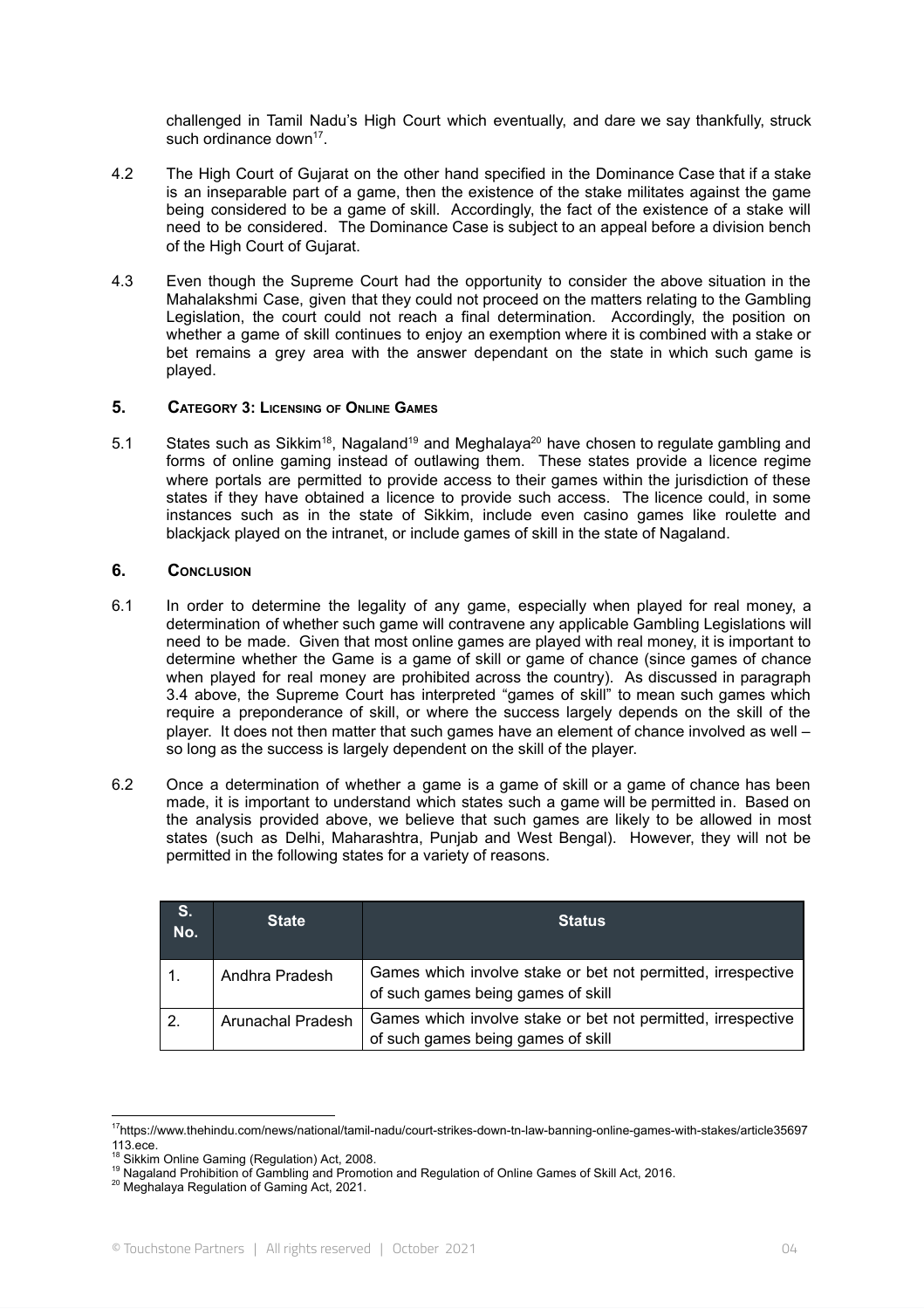| $S_{1}$<br>No. | <b>State</b> | <b>Status</b>                                                                                      |
|----------------|--------------|----------------------------------------------------------------------------------------------------|
| 3.             | Assam        | Games which involve stake or bet not permitted, irrespective<br>of such games being games of skill |
| 4.             | Karnataka    | Games which involve stake or bet not permitted, irrespective<br>of such games being games of skill |
| 5.             | Meghalaya    | Requisite license is required                                                                      |
| 6.             | Nagaland     | Requisite license is required                                                                      |
| 7.             | Odisha       | Games which involve stake or bet not permitted, irrespective<br>of such games being games of skill |
| 8.             | Sikkim       | Requisite license is required                                                                      |
| 9.             | Telangana    | Games which involve stake or bet not permitted, irrespective<br>of such games being games of skill |

- 6.3 Further, there is a possibility, depending on the outcome of the appeal in the Dominance Case, that the state of Gujarat may be added to such list. Whilst the most prominent "problem" states have been captured in paragraph 6.2 above, we have provided a complete list of states with what treatment each such state will mete out to online games in Schedule I.
- 6.4 As is evident from what has been discussed above, the Indian legal landscape in respect of online gaming is confusing, inconsistent and certainly not helpful for the growth of an otherwise vibrant industry. In order for such an industry to prosper in the country, we will need to ensure that a robust, modern and consistent legal framework is developed across the country which the gaming industry can then comply with.

\*\*\*\*\*

Uday Walia Punya Varma Surbhi Soni

**Touchstone** Partners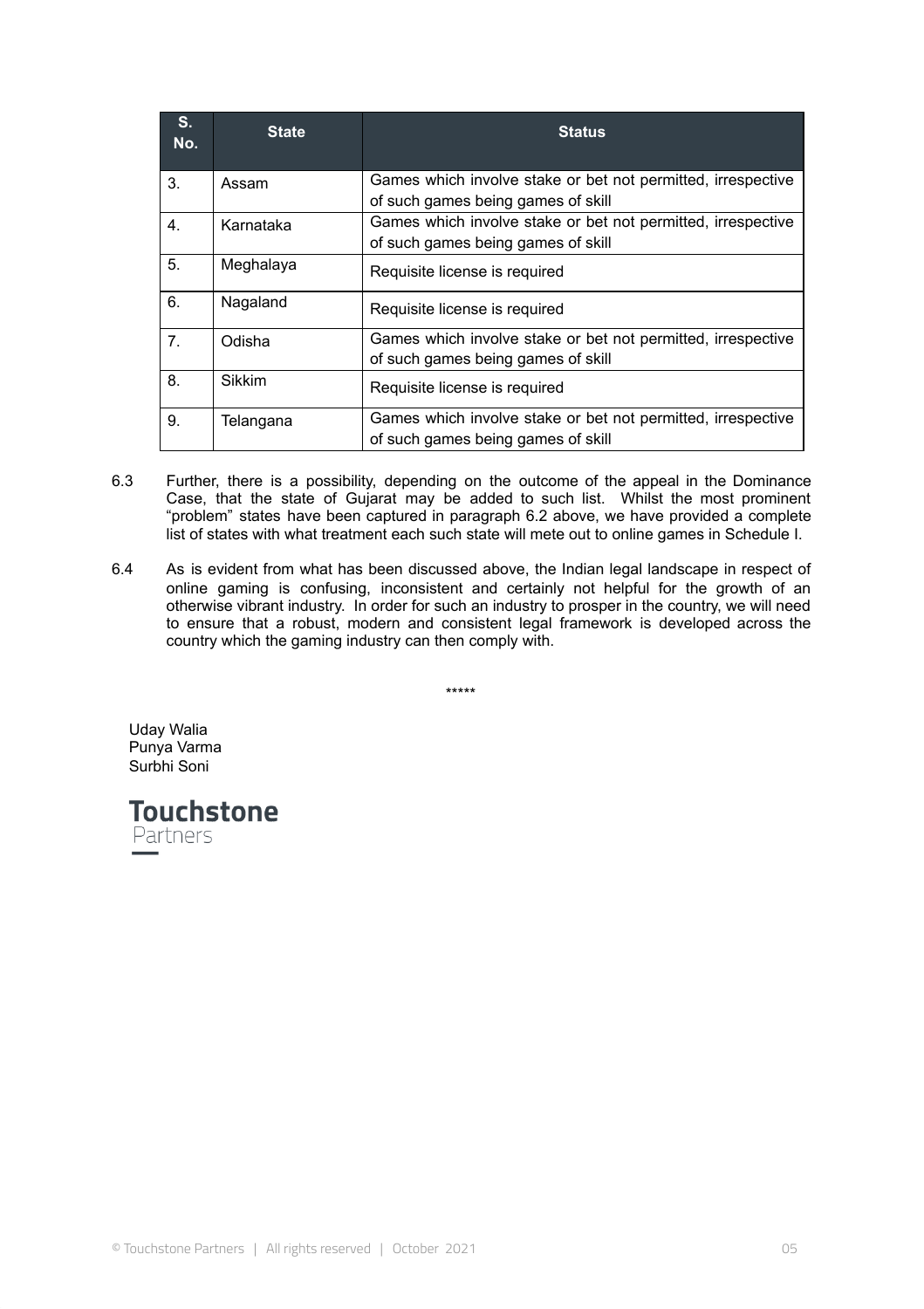### **SCHEDULE I**

#### **STATE-WISE ANALYSIS**

The following table attempts to provide a snapshot of the treatment various states mete out to games of skill and games which involve money. We have reviewed copies of legislation and case law that are accessible online to prepare the following table, and have not conducted a physical search at the offices of the state governments and/or union territories. Not all states make their updated legislations available or accessible online and sometimes such documents may be accessible only at the local office and in a vernacular language. Accordingly, it is possible that some state specific amendments, if any, have not been captured in the table below due to such amendments not being accessible on the internet. We have been unable to locate the state specific legislations (or state specific amendments, if any, of the Gambling Act) of certain states and union territories, and as such, such states and union territories have not been listed below.

| S.<br>N<br>O <sub>1</sub> | <b>State or</b><br><b>Union</b><br><b>Territory</b> | <b>Legislation or Ordinance</b>                                                                                                                                                                       | <b>Status</b>                                                                                      |
|---------------------------|-----------------------------------------------------|-------------------------------------------------------------------------------------------------------------------------------------------------------------------------------------------------------|----------------------------------------------------------------------------------------------------|
| 1.                        | Andaman<br>and Nicobar<br><b>Islands</b>            | The Andaman and Nicobar Islands Public<br>Gambling Act, 1951                                                                                                                                          | Games of skill are permitted                                                                       |
| 2.                        | Andhra<br>Pradesh                                   | The Andhra Pradesh Gaming (Amendment)<br>Ordinance, 2020 on 23 September 2020                                                                                                                         | Games which involve stake or bet not permitted, irrespective of such games being<br>games of skill |
| 3.                        | Arunachal<br>Pradesh                                | Arunachal Pradesh Public Gambling (Prohibition)<br>Act, 2012.                                                                                                                                         | Games which involve stake or bet not permitted, irrespective of such games being<br>games of skill |
| 4.                        | Assam                                               | The Assam Game and Betting Act, 1970.                                                                                                                                                                 | Games which involve stake or bet not permitted, irrespective of such games being<br>games of skill |
| 5.                        | <b>Bihar</b>                                        | Public Gambling Act, 1867                                                                                                                                                                             | Games of skill are permitted                                                                       |
| 6.                        | Dadra and<br>Nagar Haveli                           | Bombay Prevention of Gambling Act, 1887<br>The central government has extended the<br>Bombay Prevention of Gambling Act, 1887 to<br>Dadra and Nagar Haveli by way of notification no.<br>S.O. 99 (E). | Games of skill are permitted                                                                       |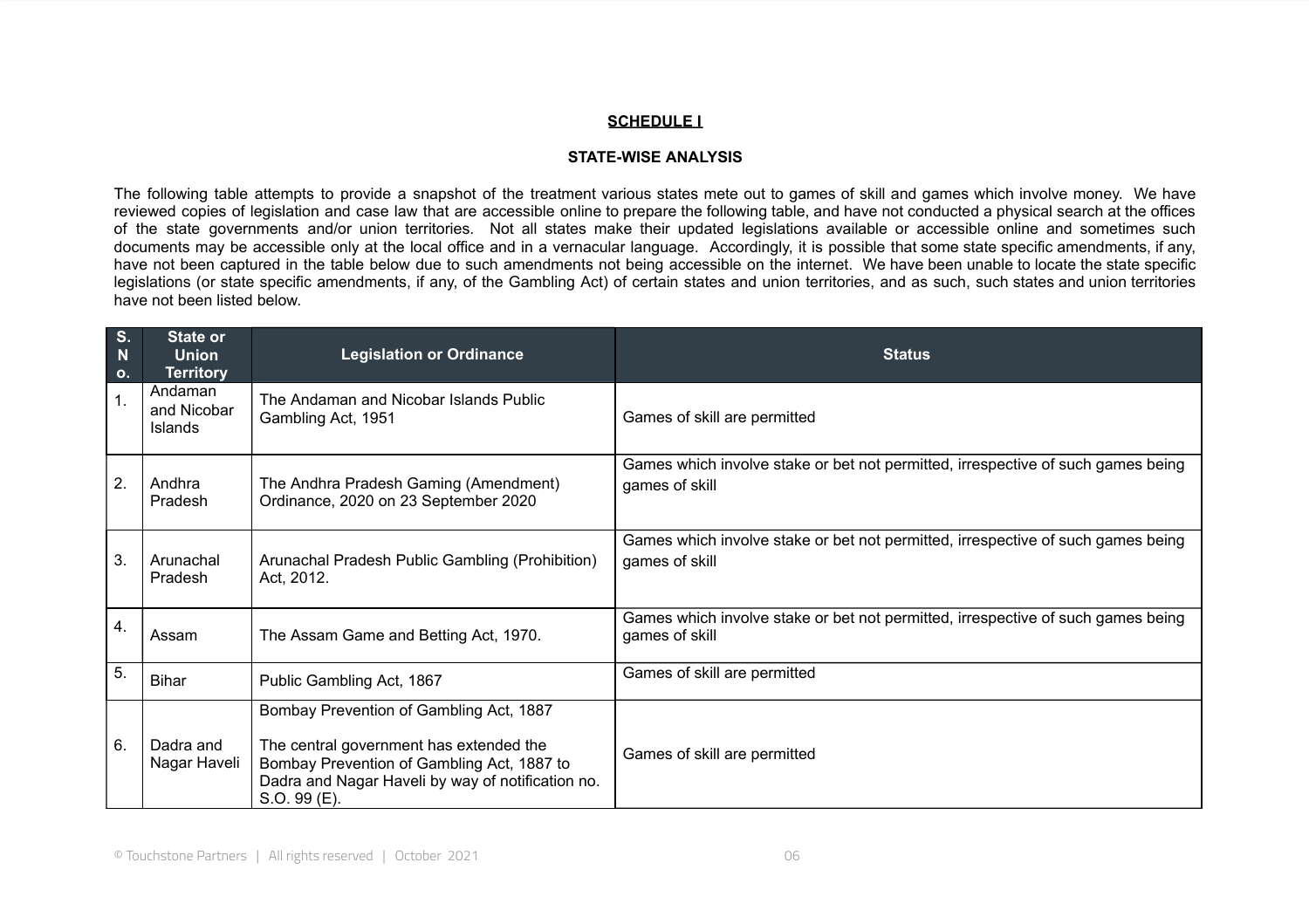| 7.  | Daman and<br>Diu                             | The Goa, Daman and Diu Public Gambling Act,<br>1976                                                 | Games of skill are permitted                                                                                                                                                                                                                                                                                                                                                           |
|-----|----------------------------------------------|-----------------------------------------------------------------------------------------------------|----------------------------------------------------------------------------------------------------------------------------------------------------------------------------------------------------------------------------------------------------------------------------------------------------------------------------------------------------------------------------------------|
| 8.  | Goa                                          | The Goa, Daman and Diu Public Gambling Act,<br>1976                                                 | Games of skill are permitted                                                                                                                                                                                                                                                                                                                                                           |
| 9.  | Gujarat                                      | Bombay Prevention of Gambling (Gujarat<br>Amendment) Act, 1964                                      | The High Court has stopped short of mandating that all games, when played for a<br>stake, will be considered to be gambling, but suggested that the existence of a<br>stake militates against the game being considered to be a game of skill. This<br>judgment of the High Court is currently under appeal. We will need to monitor the<br>position in this state on a regular basis. |
| 10. | Himachal<br>Pradesh                          | Public Gambling Act, 1867                                                                           | Games of skill are permitted                                                                                                                                                                                                                                                                                                                                                           |
| 11. | Karnataka                                    | Karnataka Police Act, 1963                                                                          | Games which involve stake or bet not permitted, irrespective of such games being<br>games of skill                                                                                                                                                                                                                                                                                     |
| 12. | Kerala                                       | Kerala Gaming Act, 1960                                                                             | Games of skill are permitted                                                                                                                                                                                                                                                                                                                                                           |
| 13. | Maharashtra                                  | Bombay Prevention of Gambling Act, 1887                                                             | Games of skill are permitted                                                                                                                                                                                                                                                                                                                                                           |
| 14. | Meghalaya                                    | Meghalaya Regulation of Gaming Act, 2021                                                            | Requisite license is required                                                                                                                                                                                                                                                                                                                                                          |
| 15. | Mizoram                                      | The Public Gambling (Extension to Mizo District)<br>Act, 1962                                       | Games of skill are permitted                                                                                                                                                                                                                                                                                                                                                           |
| 16. | Nagaland                                     | Nagaland Prohibition of Gambling and Promotion<br>and Regulation of Online Games of Skill Act, 2016 | Requisite license is required                                                                                                                                                                                                                                                                                                                                                          |
| 17. | National<br>Capital<br>Territory of<br>Delhi | Delhi Public Gambling Act, 1955                                                                     | Games of skill are permitted                                                                                                                                                                                                                                                                                                                                                           |
| 18. | Odisha                                       | Orissa (Prevention of) Gambling Act, 1955                                                           | Games which involve stake or bet not permitted, irrespective of such games being<br>games of skill                                                                                                                                                                                                                                                                                     |